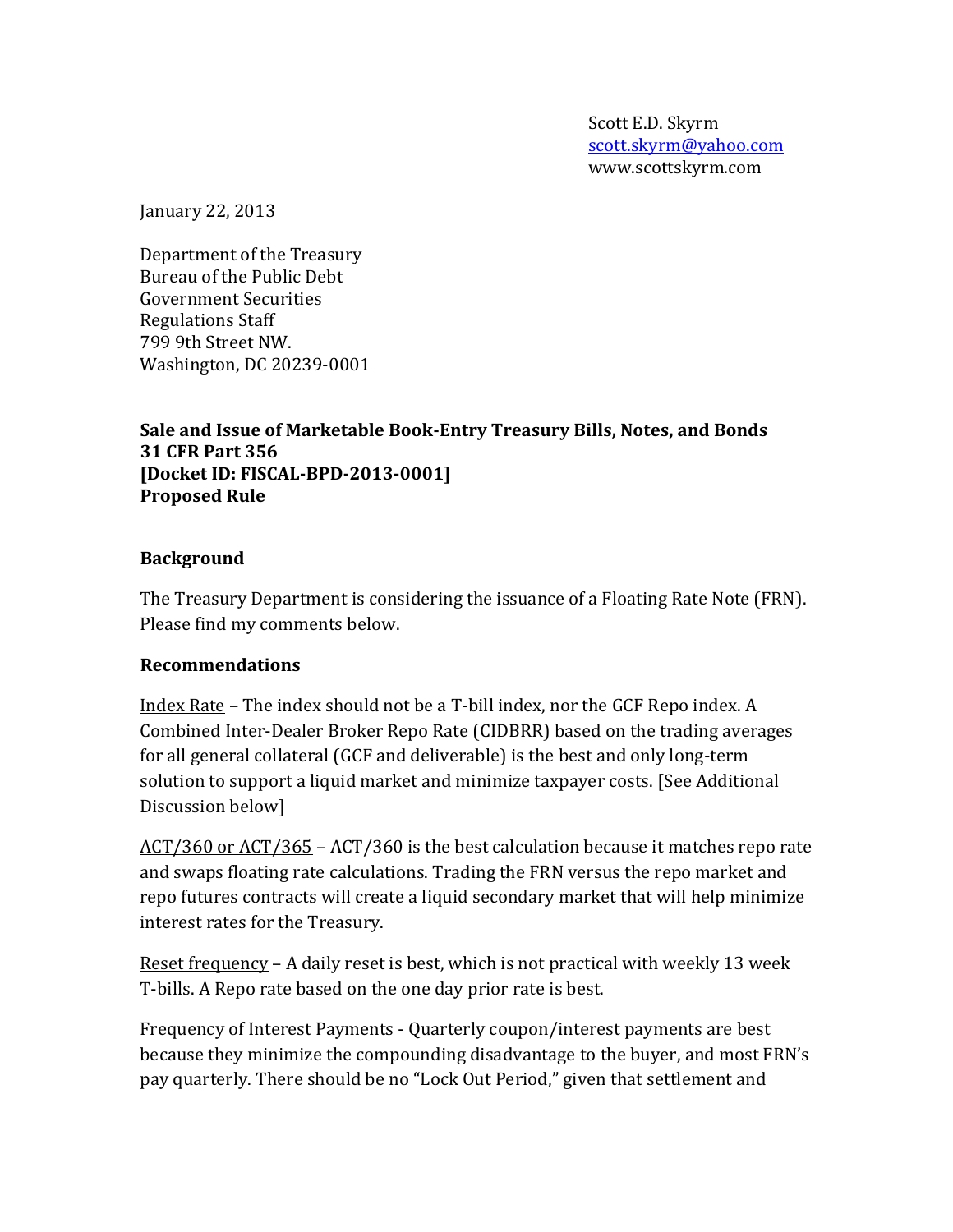processing systems can sufficiently handle coupon payments one day after a rate change.

Minimum Interest Rate – A rate floor of 0% is appropriate. It is highly unlikely that average GC Repo rates would ever trade below 0%. Since I began keeping Repo market data in March, 1991, Overnight GC has never averaged negative, and only averaged at 0.0% three times, all in July, 2011, immediately following the conclusion of the QE3 program.

Auction Frequency and Settlement – The FRN's should initially be 2 year notes, then expanded to 5 year notes and finally 7 year notes, all Treasury issues with an endof-month coupon/maturity cycle.

Automatic Reopenings – All seasoned 7 year FRNs should automatically be reopened as 5 year FRNs and all seasoned 5 year FRNs reopened as 2 year FRNs. This will create large liquid FRN issues with same the maturity and coupon payment dates.

Stripping – Stripping should be allowed and fungible with other FRN and fixed rate coupons and principals.

## **Additional Discussion**

I believe a FRN will be extremely good for the overall Treasury and Repo markets:

- It will allow another trading tool for floating rates, which is especially important now given that the recent LIBOR scandal has undermined the integrity of that market.
- Repo interest rate swaps (fixed Repo rates versus floating Repo rates), a Repo futures contract, spread trading the fixed-rate Treasurys vs. floatingrate Treasurys will allow relative value trading opportunities for Treasury FRN's and keep the secondary FRN market highly liquid.
- I believe the existence of Treasury FRNs will create a competing market for Interest Rate Swaps. With the changes in the IRS market (moving onto exchanges, capital/margin requirements, LIBOR scandals and less confidence with LIBOR rates), Treasury fixed-rate notes can be traded against Treasury FRNs<sup>1</sup> and create a synthetic risk-free IRS. U.S. Treasury FRNs combined with U.S. Treasury fixed rate notes will possibly dislodge parts of the LIBOR based IRS market.

l <sup>1</sup> By being long a Treasury fixed-rate note and short a Treasury FRN, traders can create a synthetic IRS with Treasurys where they are receiving a fixed interest rate and paying a floating interest rate. The trade can be done opposite way to pay a fixed rate and receive a floating rate.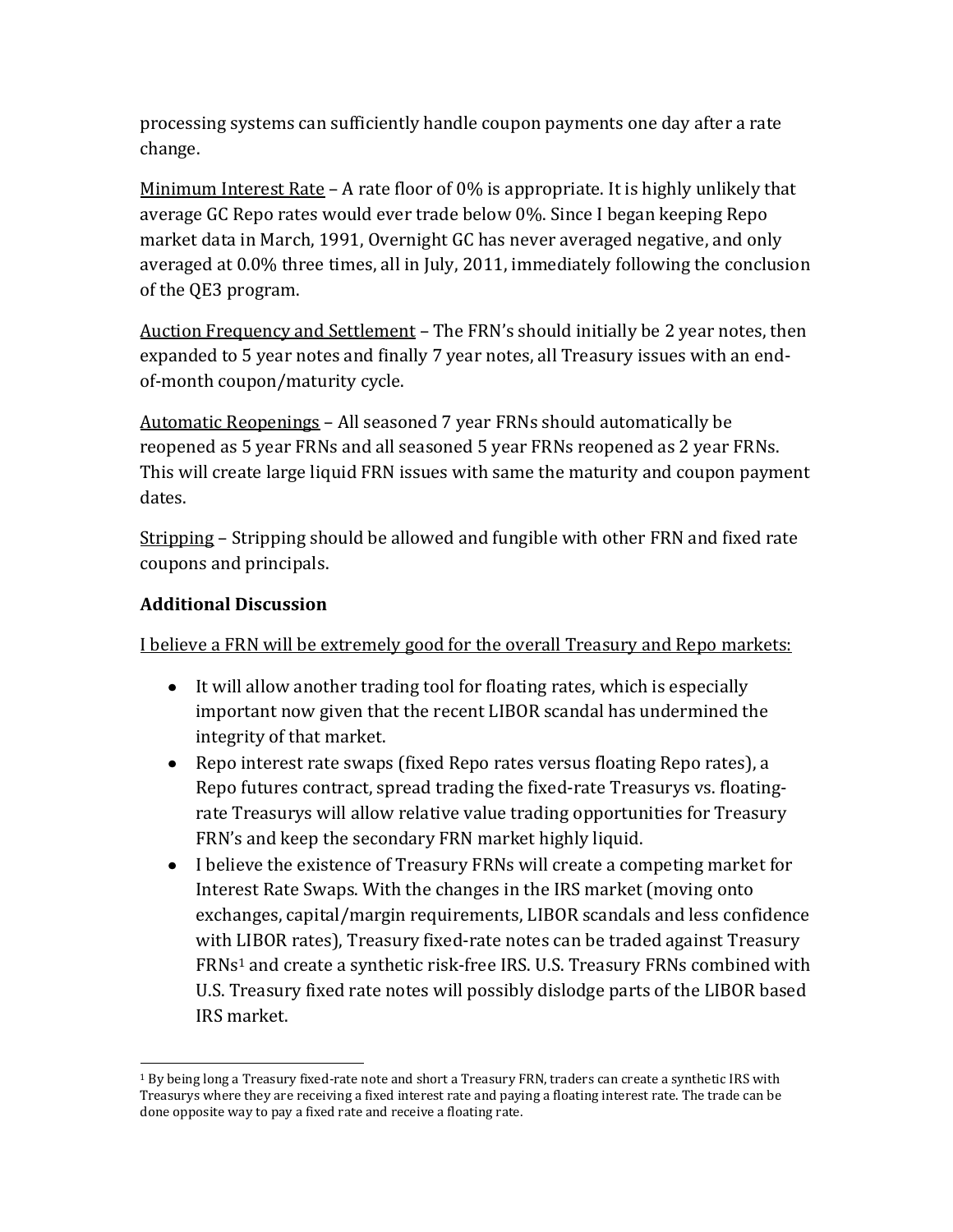## The Treasury is considering two floating rate indexes:

- 1. The 13-week T-Bill auction stop out rate
- 2. A Treasury general collateral overnight repurchase rate

# Problems With The T-Bill Index Rate

- The T-bill stop out rate represents interest rates in the "bill" market, and not the overall Treasury market which includes Notes and Bonds. T-Bill rates are the specific to the prices of bills, and that market has its own supply and demand dynamics including different buyers and sellers.
- Whereas the FRN would specifically be a "Note," the Treasury should consider a Floating Rate Bill if they prefer the T-bill rate.
- T-Bill prices are highly susceptible to a flight-to-quality premium during a time of crisis, liquidity fears, and credit risk fears, so a T-bill rate index would experience distortions during some periods of time. For example, during the financial crisis, the spread between OIS and 3-month bills widened to more than 150 basis points2. In addition, T-bill rates experience a mild rate premium distortion during quarter-end and year-end. Knowing the Treasury FRN rates will be soft around each quarter-end combined with the uncertainty of receiving extremely low rates during a crisis means a T-bill index rate Treasury FRN might not perform well from an investor's point of view, trading cheap to relative market rates and the Treasury (taxpayers) might end up paying higher interest rates to compensate investors.
- The T-bill auction stop-out rate is currently a weekly index, which, from the start, means there are problems changing, modifying, and maintaining it as an overnight index rate.

# Repo Index

- The GC Repo rate specifically represents the overnight supply and demand for U.S. Treasurys, including Bills, Notes, and Bonds.
- GC Repo is a mature market with actual transacted market trading data available on a daily basis.
- The Fed can intervene in Repo market through various policy transactions.
- Derivatives are developing in Repo, including Repo swaps, Repo futures, and these products will help create better liquidity for the Treasury FRN.

l <sup>2</sup> William O'Donnell, John Briggs, RBS Securities, Inc., "March 19 Public Input on the Development and Potential Issuance of Treasury Floating Rate Notes," April 18, 2012.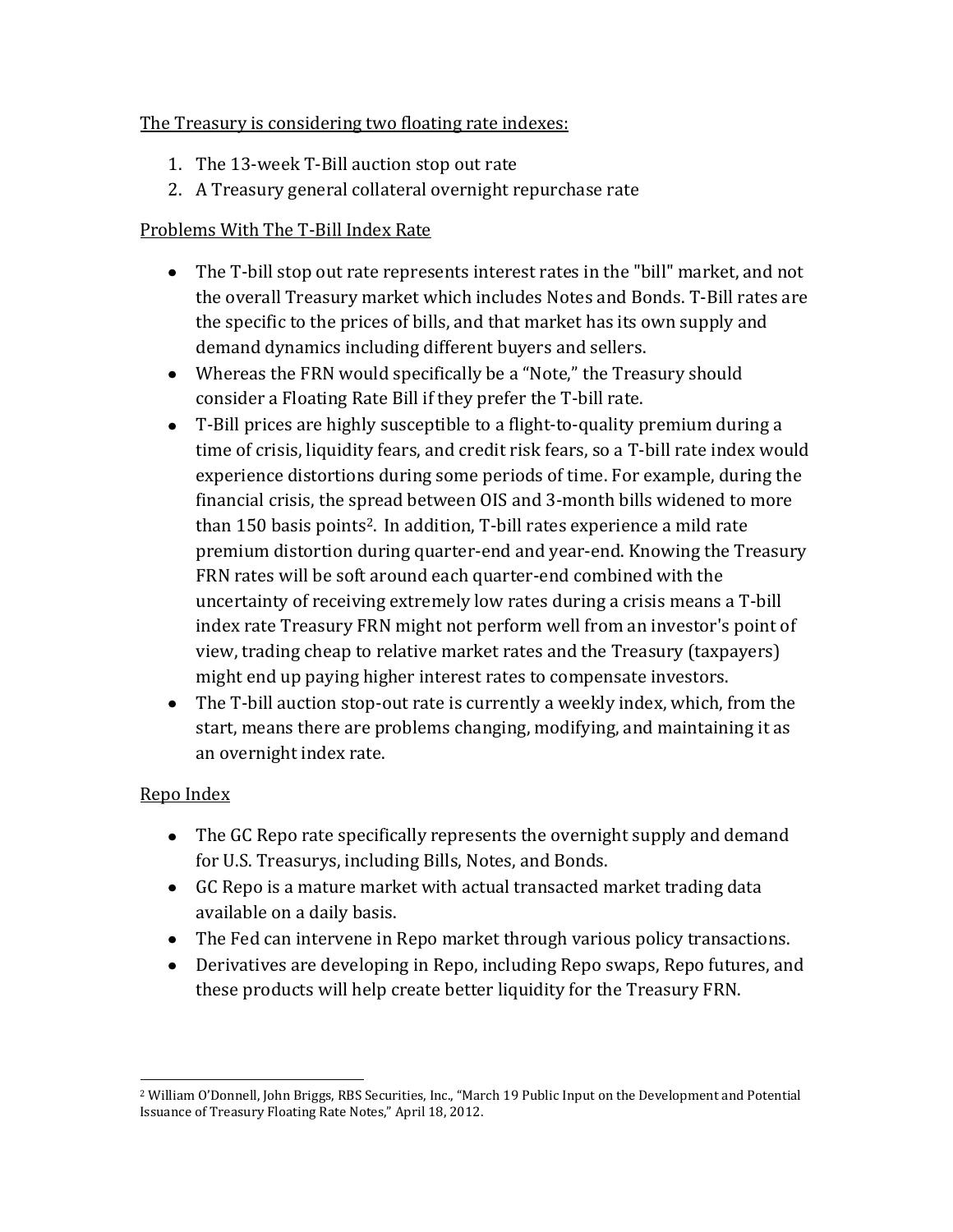DTCC GCF Index - Depository Trust & Clearing Corporation (DTCC) publishes the Treasury General Collateral Finance (GCF) rate index, which represents tri-party Treasury GC repo transactions traded between dealers.

## Problems With GCF Repo Index

- The Federal Reserve Bank of New York estimates total GC and GCF tri-party together to be \$650 billion3, whereas the U.S. Treasury securities cleared at DTCC as GCF is estimated between \$100 billion to \$200 billion<sup>4</sup> a day. All total, GCF is between 15% and 30% of all Treasury collateral tri-party trading. When looking at deliverable and GCF trading in the Inter-Dealer Brokers' markets, the GCF Repo Index only represented 10%<sup>5</sup> of all GC (deliverable and GCF) repo trading daily as of a year ago. The GCF proportion of all GC trading has increased in the past year, At best GCF represents no more than 40% of the overall GC market.
- GCF Repo Rates trade at least 1 basis point above deliverable GC Repo. That is because GCF trades being tri-party transactions, the Repo "sellers" are willing to pay a premium (higher rate) because they're able to pledge small Treasury collateral pieces, can allocate the collateral later in the day, and it allows them to be short overnight GC Repo rates during the day.
- Since GCF Repo rates trade above the equivalent deliverable GC Repo rates, the Treasury will pay higher rates which increases the costs to taxpayers. Just 1 basis point annually is approximately \$10 million for every \$100 billion of FRNs outstanding. If FRNs eventually become 10% of all U.S. Treasury debt outstanding, that 1 basis point discount could add up to over \$150 million additional expense paid by U.S. taxpayers annually.

Combined Inter-Dealer Broker Repo Rate (CIDBRR) <sup>6</sup> **-** A Treasury GC Repo Rate Index representing all tri-party and deliverable repurchase agreement (repo) transactions is not currently published, it is being developed.

A combined overnight Repo rate index which represents the entire GC Repo market must be created. That index would represent a liquid, traded rate with transparent pricing from multiple sources. A Repo index rate provided

with 3 years of historical data.

 <sup>3</sup> Federal Register / Vol. 77, No. 234, December 5, 2012, page 72279

<sup>4</sup> HSBC, "Treasury Floating Rate Notes," April 2012, page 20

<sup>5</sup> Priya Misra, Bank of America Merrill Lynch, "Public Comment on Treasury Floating Rate Notes," April 18, 2012. <sup>6</sup> Scott Skyrm, LLC is currently engaged in discussions with the IDB repo brokers and CME to create a consolidated complete repo average published daily based on the above criteria. This index will be presented